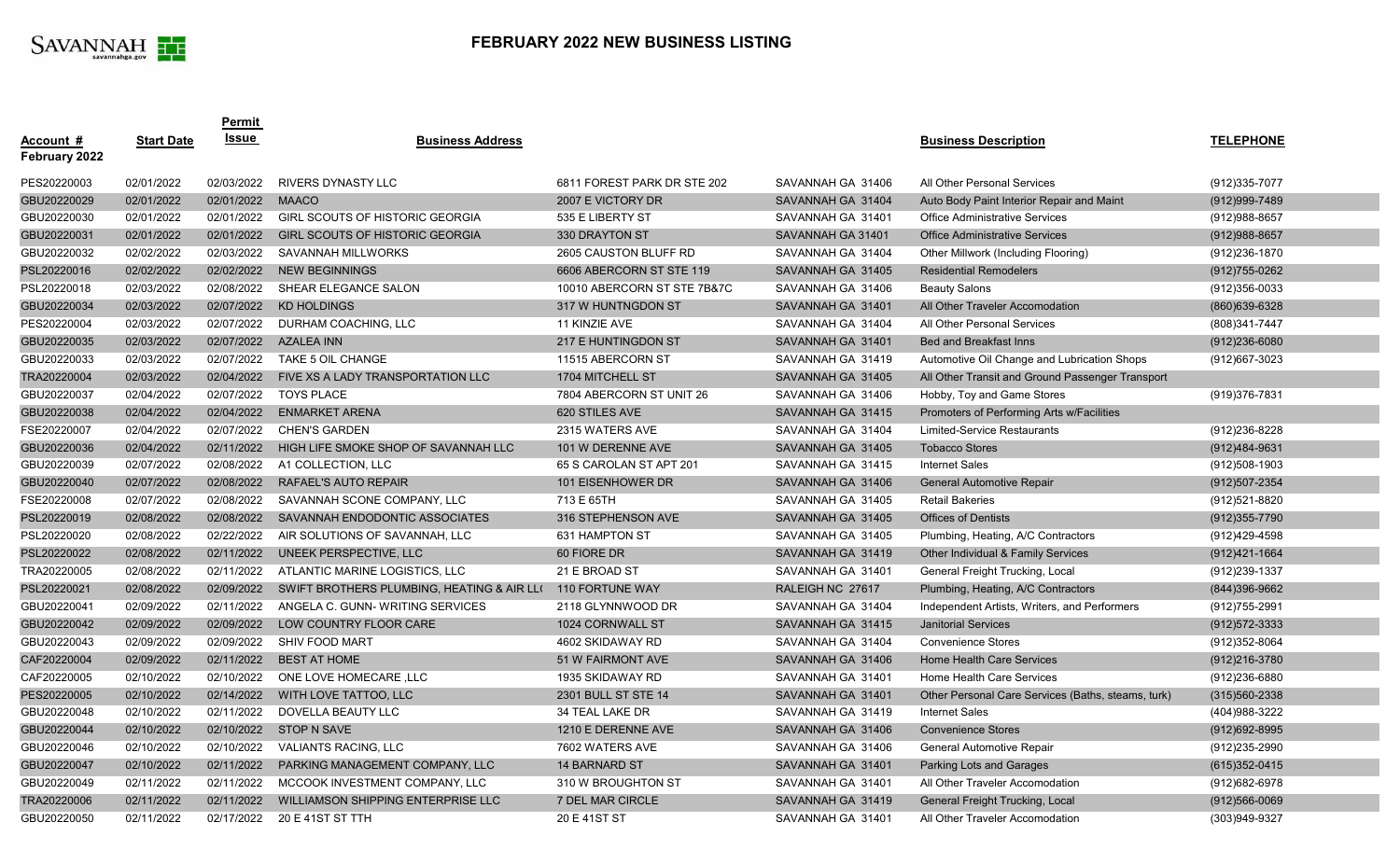| GBU20220052 | 02/14/2022 | 02/22/2022 | <b>ISJ CIGARS, LLC</b>                              | 7303 ABERCORN ST STE G       | SAVANNAH GA 31419   | <b>Tobacco Stores</b>                              | (912) 220-5695    |
|-------------|------------|------------|-----------------------------------------------------|------------------------------|---------------------|----------------------------------------------------|-------------------|
| CAF20220006 | 02/14/2022 | 02/14/2022 | PRIVATE EYE                                         | <b>17 SAINT MORITZ CT</b>    | SAVANNAH GA 31419   | All Other Misc Ambulatory Health Care Services     | (678) 791-6392    |
| GBU20220051 | 02/14/2022 | 02/14/2022 | YES! YOUR EMPLOYEE SOLUTIONS!                       | 8715 CLARK AVE               | SAVANNAH GA 31406   | <b>Employment Placement Agencies</b>               | (912)483-8990     |
| GBU20220053 | 02/15/2022 | 02/16/2022 | AESTHETICALLY SAVY LLC                              | 2400 BULL ST STE 1           | STUDIO <sub>7</sub> | Offices of All Other Misc Health Practitioners     | (843) 687-5464    |
| GBU20220054 | 02/15/2022 | 02/15/2022 | RAYMOND CASPER STVR OPERATIONS                      | 212 E 39TH ST                | SAVANNAH GA 31401   | All Other Traveler Accomodation                    | (269)352-0405     |
| GBU20220055 | 02/15/2022 | 02/15/2022 | <b>REVEAL RVI</b>                                   | 622 MAUPAS AVE               | SAVANNAH GA 31401   | Other Scientific and Technical Consulting Services | (912)665-8935     |
| GBU20220058 | 02/16/2022 | 02/17/2022 | <b>CRISPY CLEANS</b>                                | 1030 SHAWNEE ST APT B5       | SAVANNAH GA 31419   | <b>Janitorial Services</b>                         |                   |
| GBU20220057 | 02/16/2022 | 02/17/2022 | MILLER LANDSCAPING                                  | 1233 W 50TH ST               | SAVANNAH GA 31405   | <b>Lawncare Services</b>                           | (912)441-1566     |
| GBU20220059 | 02/16/2022 | 02/17/2022 | JONES AND BULL, LLC                                 | 1 W JONES ST APT 1B          | SAVANNAH GA 31401   | All Other Miscellaneous Store Retailers            | $(912)228 - 8851$ |
| PSL20220025 | 02/16/2022 | 02/17/2022 | W PROJECTS LLC                                      | 12 W STATE ST                | SAVANNAH GA 31401   | Adminstrative Mgmt and Gen Management Cons Svcs    |                   |
| CAF20220007 | 02/16/2022 | 02/17/2022 | LOVE ONE ANOTHER HOME CARE LLC                      | 99 GATEWAY BLVD APT 1438     | SAVANNAH GA 31419   | <b>Home Health Care Services</b>                   | (912)707-2745     |
| PSL20220024 | 02/16/2022 |            | <b>ISLANDS COUNSELING SERVICES</b>                  | 7505 WATERS AVE STE E5       | SAVANNAH GA 31406   | Offices of Mental Health Practioners (exc Phys)    | (912) 373-6789    |
| GBU20220060 | 02/17/2022 | 02/17/2022 | <b>SIGNORA CORP</b>                                 | 311 WHITAKER ST              | SAVANNAH GA 31401   | All Other Traveler Accomodation                    | (413) 884-3287    |
| GBU20220061 | 02/17/2022 | 02/17/2022 | <b>LEAH BAILEY INTERIORS</b>                        | 2514 ABERCORN ST STE 110     | SAVANNAH GA 31401   | <b>Interior Design Services</b>                    | (912) 231-2007    |
| GBU20220062 | 02/17/2022 | 02/17/2022 | <b>LILY BROWN INTERIORS</b>                         | 2514 ABERCORN ST STE 110     | SAVANNAH GA 31401   | <b>Interior Design Services</b>                    | (912)231-2007     |
| FSE20220009 | 02/17/2022 | 02/17/2022 | SMASHED SAVANNAH                                    | 2117 E GWINNETT ST           | SAVANNAH GA 31404   | Mobile Food Services                               | (912)663-8910     |
| PSL20220026 | 02/18/2022 | 02/18/2022 | <b>MOA PROJECTS LLC</b>                             | 315 E 51ST ST                | SAVANNAH GA 31405   | New Single Fam Housing Cons (exc For-Sale Bldrs)   | (646) 775-8810    |
| GBU20220063 | 02/18/2022 | 02/18/2022 | HEAT ON ICE BOUTIQUE, LLC                           | 310 E MONTGOMERY CRSS STE 23 | SAVANNAH GA 31406   | <b>Family Clothing Stores</b>                      | (912)257-5188     |
| GBU20220064 | 02/18/2022 | 02/18/2022 | SOOO ICEY                                           | 310 E MONTGOMERY CRSS STE 25 | SAVANNAH GA 31406   | Dental Equipment and Supplies Manufacturing        | (912) 272-6377    |
| CAF20220008 | 02/18/2022 | 02/18/2022 | MAGNOLIA PROFESSIONAL IN-HOME CARE                  | 2 E BRYAN ST                 | SAVANNAH GA 31401   | Home Health Care Services                          | (574)527-5622     |
| PSL20220027 | 02/22/2022 | 02/24/2022 | SOUTH STATE CONTRACTORS, INC.                       | 412 SCOTT FARM RD            | AFTON TN 37616      | Elect Contractors/Oth Wiring Install Contractors   | (423) 638-1099    |
| GBU20220065 | 02/22/2022 |            | <b>HOLIDAY INN EXPRESS</b>                          | <b>199 E BAY ST</b>          | SAVANNAH GA 31401   | Hotels (except Casino Hotels) and Motels           | (912)231-9000     |
| GBU20220066 | 02/22/2022 |            | <b>HAMPTON INN</b>                                  | 201 E BAY ST                 | SAVANNAH GA 31401   | Hotels (except Casino Hotels) and Motels           | (912)231-9700     |
| GBU20220069 | 02/23/2022 |            | C. MURRAY ENTERTAINMENT, LLC                        | 1032 ALLEN AVE               | SAVANNAH GA 31415   | Promoters of Performing Arts, Sports, w/o Fac      | (912)508-9849     |
| GBU20220071 | 02/23/2022 |            | C & T CLEANING SERVICE, LLC                         | 1032 ALLEN AVE               | SAVANNAH GA 31415   | <b>Janitorial Services</b>                         | (912) 272-2230    |
| GBU20220068 | 02/23/2022 | 02/23/2022 | SHOP N GO                                           | 1602 W BAY ST                | SAVANNAH GA 31415   | <b>Convenience Stores</b>                          | (912)349-0380     |
| GBU20220070 | 02/23/2022 | 02/24/2022 | <b>TATTNALL ST LLC</b>                              | <b>435 TATTNALL ST</b>       | SAVANNAH GA 31401   | All Other Traveler Accomodation                    |                   |
| GBU20220072 | 02/23/2022 | 02/24/2022 | <b>BIO XTREME CLEAN</b>                             | 1318 ABERCORN ST             | SAVANNAH GA 31401   | <b>Janitorial Services</b>                         | (912)376-1319     |
| FSE20220010 | 02/23/2022 |            | <b>BURITTOS PANTANO</b>                             | 314 DRAYTON ST               | SAVANNAH GA 31401   | <b>Limited-Service Restaurants</b>                 | $(912)695 - 0836$ |
| PSL20220028 | 02/23/2022 | 02/23/2022 | <b>EL PATRON ZONE</b>                               | 2400 BULL ST STE 27          | SAVANNAH GA 31401   | <b>Beauty Salons</b>                               | (912)503-1554     |
| WAT20220001 | 02/24/2022 |            | PROFESSIONAL PROPERTY MAINTENANCE                   | 1109 GRAYDON ST              | SAVANNAH GA 31404   |                                                    |                   |
| GBU20220075 | 02/24/2022 |            | GAS EXPRESS #1125                                   | 7203 ABERCORN ST             | SAVANNAH GA 31406   | Convenience Store w/Gas Station                    | $(404)809-4923$   |
| GBU20220073 | 02/24/2022 | 02/24/2022 | <b>MICHAEL DYKE</b>                                 | 308 E STATE ST               | SAVANNAH GA 31401   | <b>Residential Property Managers</b>               |                   |
| GBU20220076 | 02/25/2022 |            | GAS EXPRESS #1126                                   | 8900 WHITE BLUFF RD          | SAVANNAH GA 31406   | Convenience Store w/Gas Station                    | (404)809-4923     |
| GBU20220077 | 02/25/2022 |            | SAAVY STAYS WALDBURG LANE LLC                       | 309 W WALDBURG LN            | SAVANNAH GA 31401   | All Other Traveler Accomodation                    | (860)215-5450     |
| TRA20220009 | 02/25/2022 |            | C.F. DAVIS TRANSPORT LLC                            | 2348 TOUSSAINT AVE           | SAVANNAH GA 31404   | General Freight Trucking, Long-Distance, Truckload | (912) 503-1431    |
| GBU20220074 | 02/25/2022 | 02/25/2022 | RIVERSTREET HOSPITALITY, LLC                        | 132 E OGLETHORPE AVE         | SAVANNAH GA 31401   | All Other Traveler Accomodation                    | (912) 484-1112    |
| CAF20220009 | 02/25/2022 |            | PURE LIFE HHOME CARE, LLC                           | 193 BRICKHILL CIR            | SAVANNAH GA 31407   | Home Health Care Services                          |                   |
| GBU20220080 | 02/28/2022 |            | WHAT A BLESSING STAFFING                            | 6555 ABERCORN ST STE 110B    | SAVANNAH GA 31405   | <b>Employment Placement Agencies</b>               | $(912)335 - 7383$ |
| GBU20220078 | 02/28/2022 | 02/28/2022 | CIRQUE DIVINA STUDIOS                               | 14045 ABERCORN ST STE 2104   | SAVANNAH GA 31419   | Fitness & Recreational Sports Centers              | (912)650-3559     |
| FSE20220013 | 02/28/2022 |            | WESTIN SAVANNAH HARBOR GOLF RESORT & SF 1 RESORT DR |                              | SAVANNAH GA 31421   | <b>Full Service Restaurants</b>                    |                   |
| GBU20220079 | 02/28/2022 |            | LOVELANE AT THE RAINBOW HOUSE                       | 25 E 40TH ST UNIT A          | SAVANNAH GA 31401   | <b>Graphic Design Services</b>                     | (415) 378-4474    |
| FSE20220011 | 02/28/2022 |            | THE CLUB AT SAVANNAH HARBOR                         | 2 RESORT DR                  | SAVANNAH GA 31421   | <b>Full Service Restaurants</b>                    | (912) 201-2205    |
| FSE20220012 | 02/28/2022 | 02/28/2022 | <b>WILLYUM'S</b>                                    | 40 E DERENNE AVE             | SAVANNAH GA 31405   | Limited-Service Restaurants                        | (912)216-0792     |
| PSL20220033 | 02/28/2022 |            | TWO BROTHERS ROOFING, LLC                           | 14 SAVANNAH HWY STE 23       | BEAUFORT SC 29906   | Roofing Contractors                                | (843) 379-4465    |